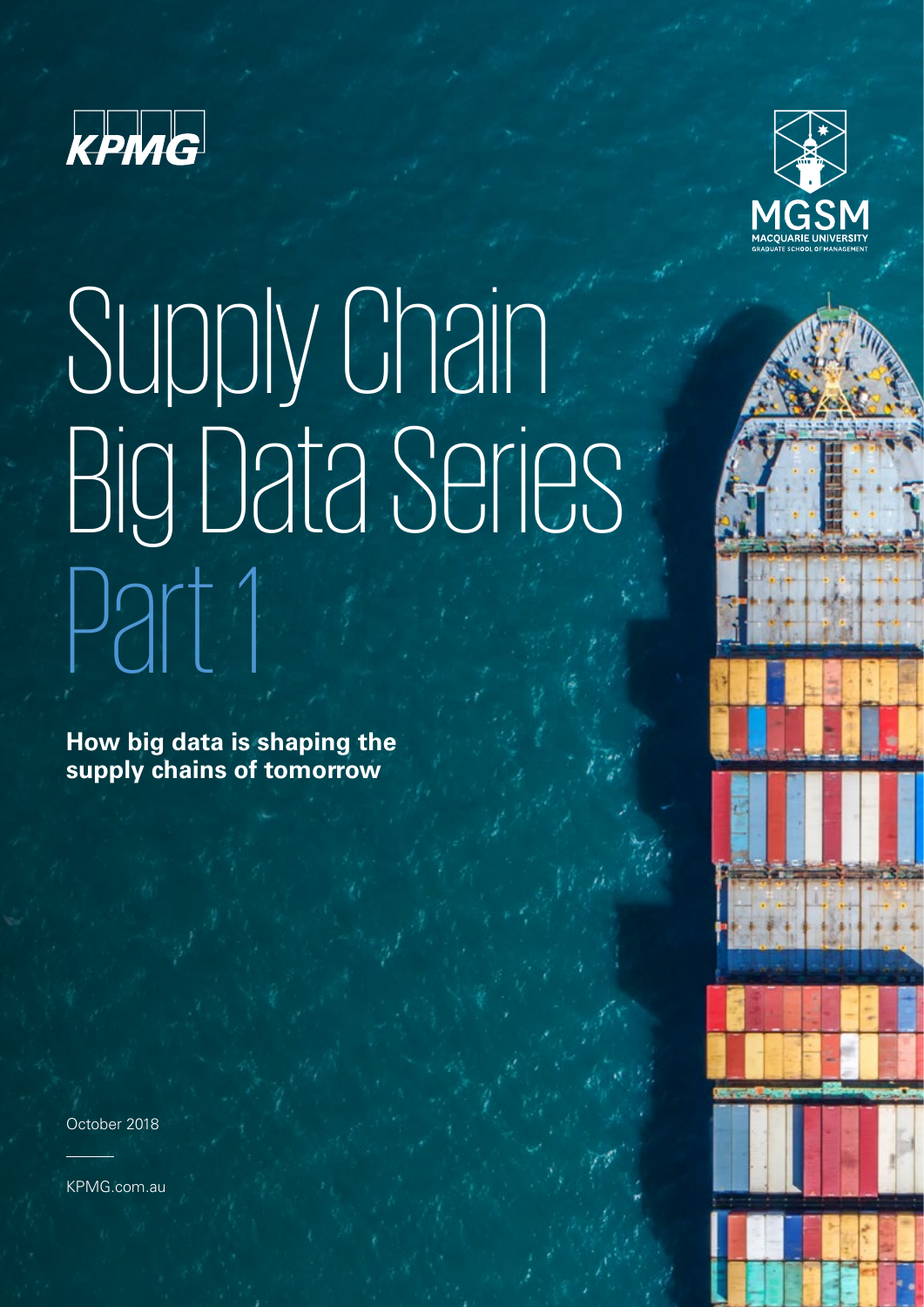## **Contents**

| <b>Foreword</b>                                                                           | 4  |
|-------------------------------------------------------------------------------------------|----|
| How big data is shaping the supply chains of tomorrow                                     | 5. |
| - Big vs. small data and how to avoid paralysis by analysis in your supply chain          | 6  |
| - How is big data being applied in supply chain operations?                               |    |
| - Identifying value-creating big data sources in supply chains                            | 8  |
| - What are the capabilities of future big data practitioners?                             | 11 |
| How KPMG can help your organisation become<br>big-data enabled in supply chain management |    |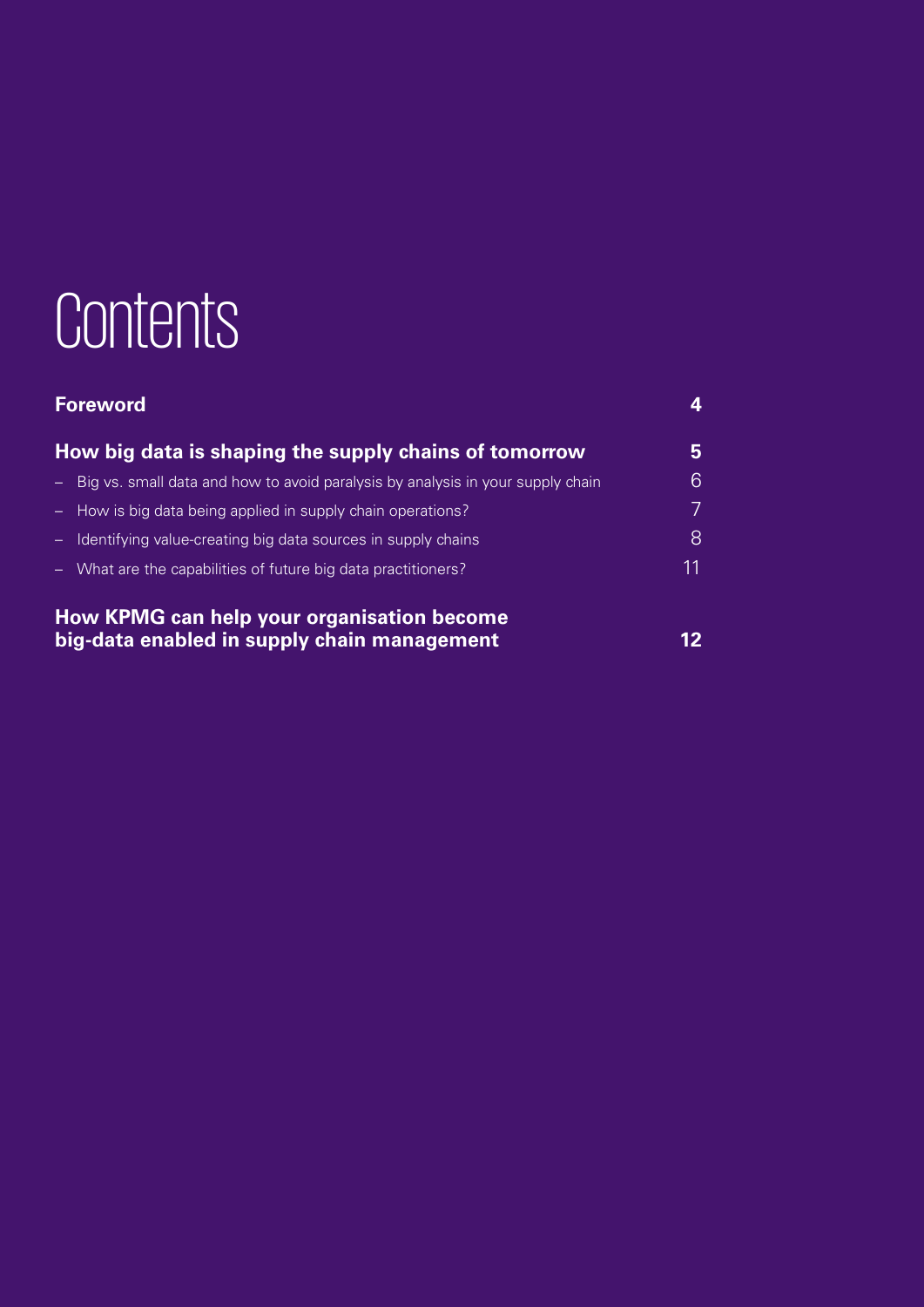**"The key challenge for D&A in Operations is the trust of humans in the results generated by machines, especially in Industry 4.0 environments. In addition, continuous improvement (CI) teams from functions along the end-to-end Supply Chain, who know exactly which question they want to answer with D&A, need to be implemented to get the maximum benefit out of D&A."**

Peter Liddell, Asia Pacific Head of Supply Chain and Operations, KPMG Australia

#### **"The leading retailers will be able to effectively analyse and interpret big data to stand out from their peers by winning customer experience [by 2020]."**

Erich Gampenrieder, Global Head of Operations Advisory, KPMG Germany

**"Big data is certainly enabling better decisions and actions, and facilitating a move away from gut feel decision making. But as more reliance is placed on algorithms, data and analytics, the question of trust is emerging as an important consideration. Another important consideration is working with external parties to bring together far more meaningful insights and actions. This again emphasises the need to really trust in the analytics to be confident in decision making."**

Anthony Coops, Asia Pacific Data & Analytics Leader, KPMG Australia

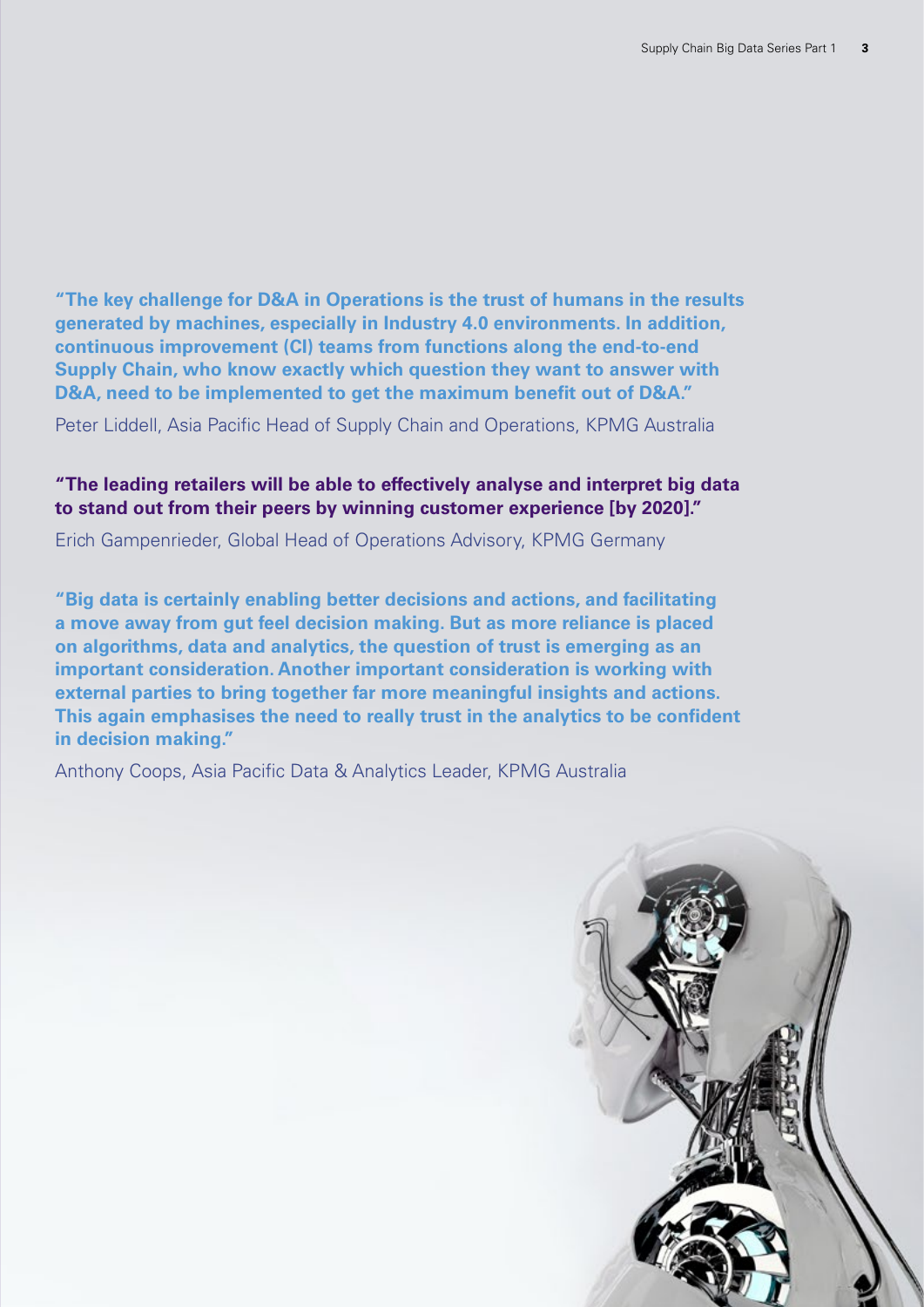## <span id="page-3-0"></span>**Foreword**

**More than ever before organisations are faced with streams of data flooding in from various channels at an accelerating rate. Data overwhelm can hamper an organisation's ability to keep up with data inflows and derive valuable insights.**

The problem can be exacerbated by interactions between internal and external parties up and down the supply chain which, in turn affect business operations.

It is becoming increasingly apparent that supply chains that learn to harness the power of the data sources benefit significantly; leveraging the advantages of advanced analytics, supply chains can become more responsive, demand driven and customer centric.

Decision makers in supply chains are seeking ways to effectively manage big data sources. There are numerous examples of supply chain operations applying big data solutions which demonstrate the abundance of process improvement opportunities available through the effective use of data:

- Big data solutions that support integrated business planning are currently helping organisations orchestrate more responsive supply chains as they better understand market trends and customer preferences. The triangulation of a range of market, sales, social media, demographic and direct data inputs from multiple static and dynamic data points provides the capability to predict and proactively plan supply chain activities.
- The Internet of Things (IoT) and machine learning are currently being used in predictive asset maintenance to avoid unplanned downtimes. IoT can provide realtime telemetry data to reveal the details of production processes. Machine learning algorithms that are trained to analyse the data can accurately predict imminent machine fails<sup>1</sup>.
- Big data solutions are helping avoid delivery delays by analysing GPS data in addition to traffic and weather data to dynamically plan and optimise delivery routes.
- Applications of big data at a global level are enabling supply chains to adopt a proactive rather than a reactive response to supply chain risks (e.g. supply failures due to man-made or natural hazards, and operational and contextual disruptions).

These examples provide just a glimpse into the numerous advantages derived from the analysis of big data sources to increase supply chain agility and cost optimisation. While it is a relatively new approach, it is being embraced by supply chains globally.

In this series we aim to present a more in-depth exploration of the world of big data and the significant opportunities it provides for supply chains to increase agility and efficiency. To this end, in Part 1 of the series we explore the concept of big data and how it is differentiated from small data. We then move on to identify big data sources and the applications of big data solutions in supply chain operations, and the skills required for supply chains to gain analytical competence and avoid paralysis by analysis.

Part 2 considers the main tools, platforms and methods currently used to analyse large portions of data depending on the type and form of data available and the problems to be solved.

In Part 3 we investigate supply chains of the future and how we believe they will utilise the power of data to become more agile, responsive, demand driven and customer centric. Furthermore, we discuss supply chain risk management and resilience enhancement practices and illustrate how these practices are being used to benefit from big data solutions to deliver more effective operational results.

Part 4 investigates the role of disruptive technologies such as IoT, machine learning and blockchains in transforming supply chains.

As a leading supply chain consultancy firm, we at KPMG share our experiences with some of our clients of successful applications of big data. Using KPMG tools and methods we reveal future insights into big data applications in supply chain operations.

We would like to thank all the dedicated people including our colleagues at Macquarie Graduate School of Management and our loyal clients that have helped us to compile this study. We would also like to invite the viewers of this paper to contact us with any questions of how we could help their supply chains thrive in the age of big data.

#### **Simon Rowe**

Associate Director, Advisory KPMG Australia

Adjunct Lecturer Macquarie Graduate School of Management

#### **Dr. Mehrdokht Pournader**

Adjunct Lecturer Macquarie Graduate School of Management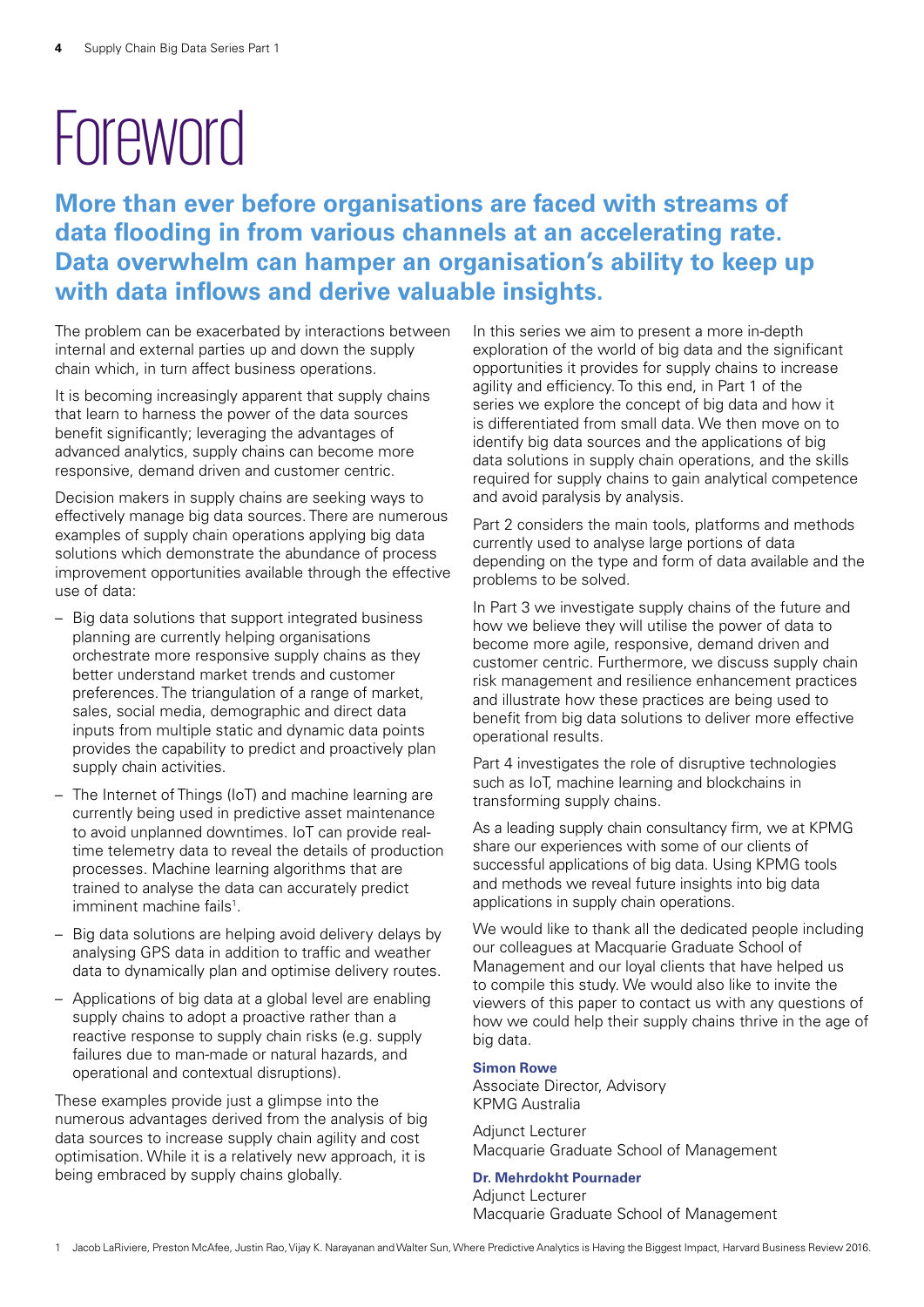## <span id="page-4-0"></span>How big data is shaping the supply chains of tomorrow

**Key concepts, issues, and applications of big data principles in supply chains**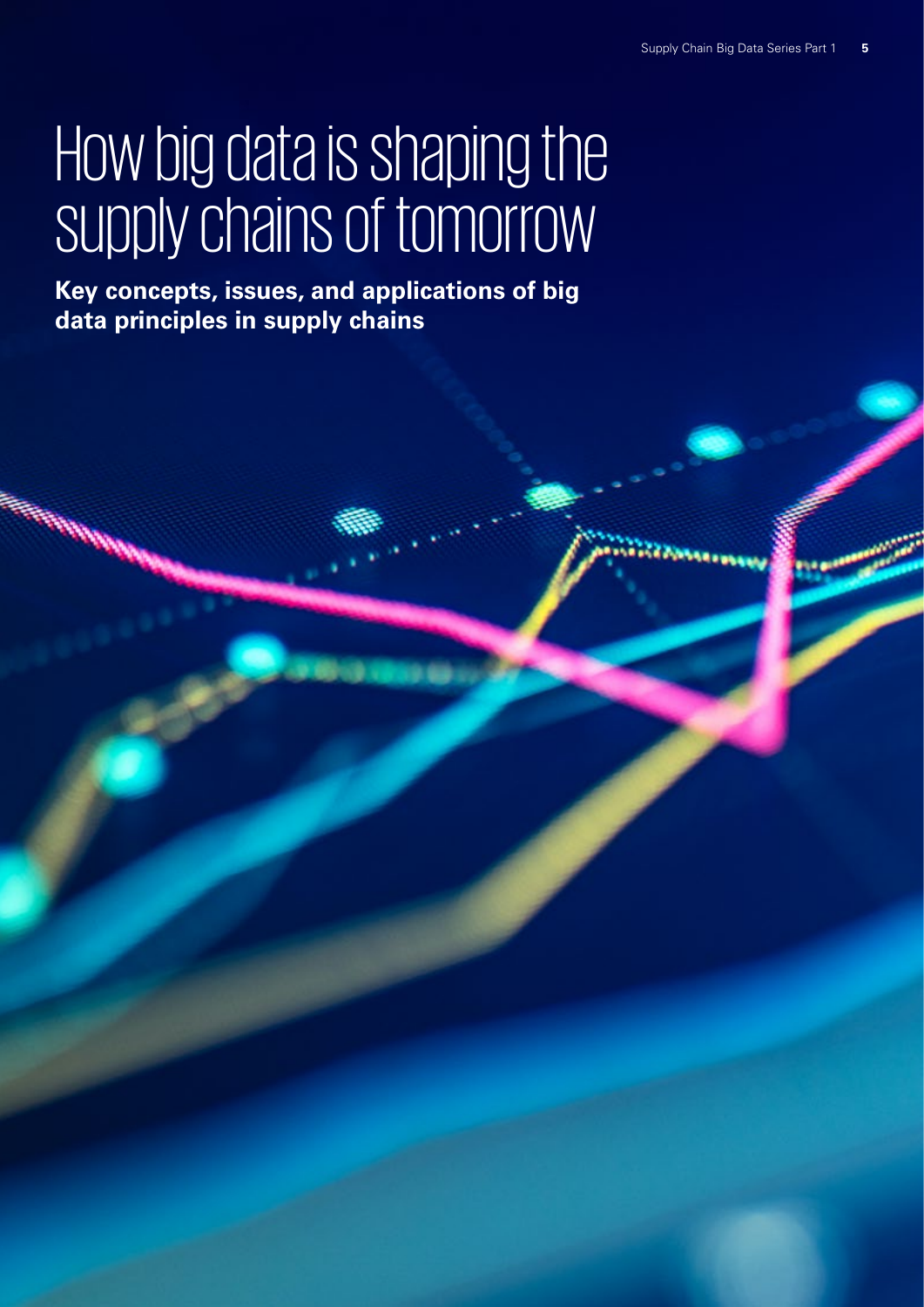### <span id="page-5-0"></span>Big vs. small data and how to avoid paralysis by analysis in your supply chain

Is bigger always the best? When it comes to large volumes of data accumulating at an accelerating rate in supply chain operations, complex questions arise: how much data—and from which source and in what structure and format—is needed to make accurate, timely and beneficial trade-off decisions about supply chain processes?

Making well-informed decisions in context involves a wide range of supply chain operations—from demand sensing and forecasting of inventory planning and logistics planning to execution and warehouse management, just to name a few.

Now more than ever data sources are abundant and in various forms and constructs ranging from GPS data to enable dynamic routing and scheduling of deliveries, point of sales (POS) data, operational data of warehouses, production line data, inventory data and many different forms of structured and unstructured data from numerous parties across the entire logistics network.

The main aim behind the preference of big data over small data is to uncover hidden patterns and insights using large sources of structured and unstructured data that would be obscured if limited selective and small data sources were used. In fact, if used correctly, big data holds the key to enhancing supply chain maturity by ensuring data integrity, and increased visibility and control through the supply chain to increase agility and responsiveness.

Placing too much emphasis on analysing data sources that do not benefit supply chains can waste resources. On the other hand, expending too few to explore the sources of data available to critical supply chain operations may result in lost opportunity and cause unexpected disruptions to supply chain operations, and an unsatisfying customer experience.

Moreover, big data can be a powerful tool for driving supply chains forward. Big data solutions have helped large retail supply chains monitor customer behaviour and make more accurate predictions of customer preferences. Whether it's Walmart's ability to anticipate the surge in demand for Pop Tarts during a hurricane that

enabled them to stock up in time<sup>2</sup>, Amazon's capability to commence fulfilment and shipping processes before customers even place goods in digital shopping baskets<sup>3,4</sup> or eBay's ability to identify the type of web design that will yield the most sales<sup>5</sup>.

Despite the potential provided by big data, many supply chains report that they're unable to harness the power of available data to generate useful insights for their businesses<sup>6</sup>. The underlying reasons reveal a paralysis by analysis due to supply chains either lacking the capabilities to analyse large sums of data or the right portion of data being erroneous and causing the supply chain to incur significant costs without achieving the desired outcomes.

To avoid paralysis supply chains need to correctly identify potential problems and the right set of data. Next, considering the amount and type of data needed to solve the problem, the correct type of analyses, skills and tools required must be selected to enable the problem to be tackled in the most cost-effective manner. In the following sections, we will shed light on how progressive supply chains are investing in data and analytics (D&A) capabilities.

#### **Choice of data analysis method – small vs. big data**



**Volume of Data** 

2 A Different Game, The Economist 2010.

- 4 A recent example of the use of big data in analysing consumer behaviour is Amazon Go that changed the face of the retail industry by its innovative way of selling the products to consumers. Amazon Go includes monitoring customer reactions in browsing products on shelves of its retail stores and registering their purchase data so that the company will be able to create a more accurate profile of shopping preferences for each of their individual customers.
- 5 Davenport, T. H. (2009). Realising the Potential of Retail Analytics: Plenty of Food for Those with the Appetite. Working Knowledge Report, Babson Executive Education.
- 6 Going Beyond the Data: Achieving actionable insights with data and analytics, KPMG 2014.

<sup>3</sup> Bernard Marr, Big Data: Using SMART Big Data, Analytics and Metrics to Make Better Decisions and Improve Performance, Wiley 2015.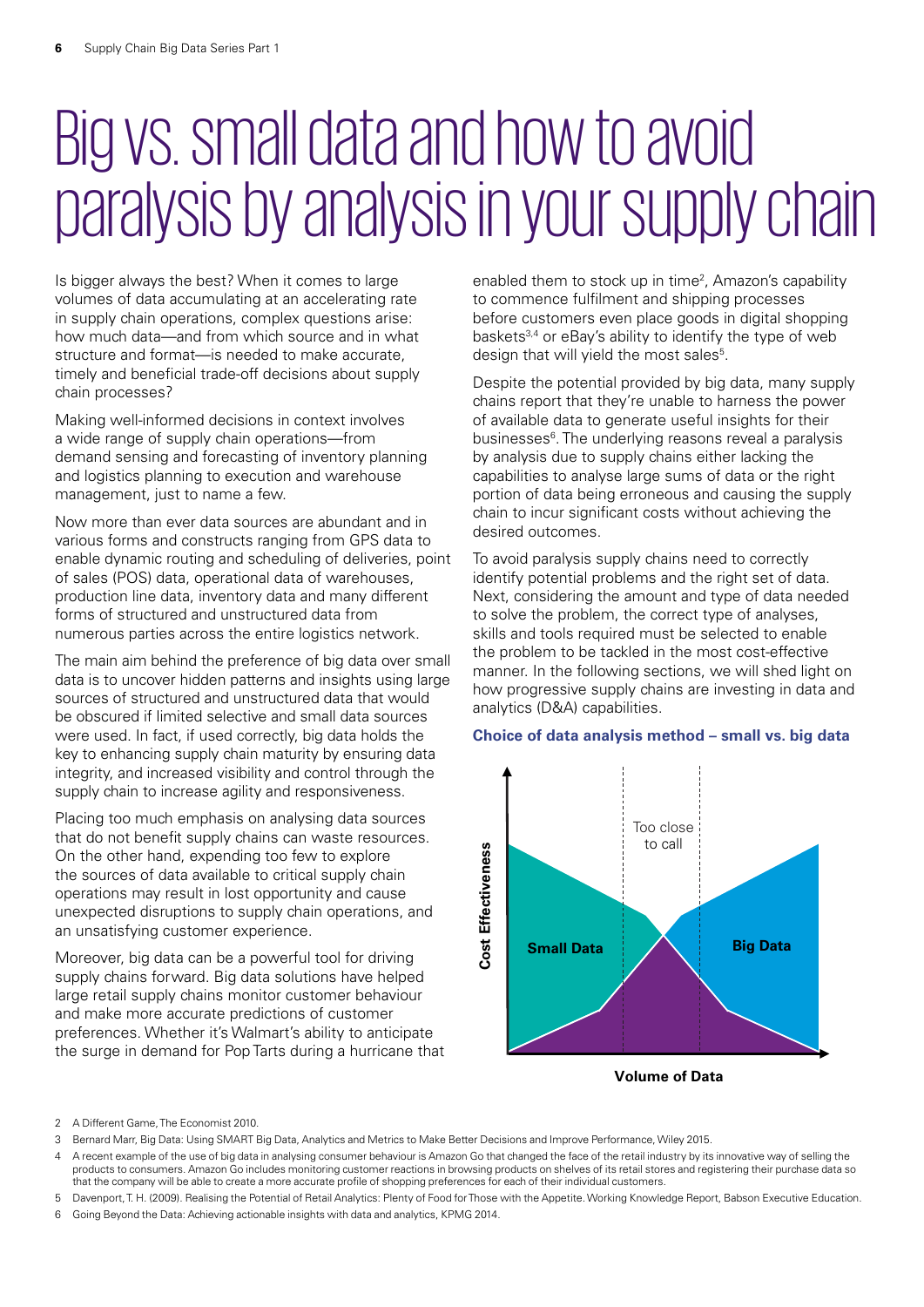### <span id="page-6-0"></span>How is big data being applied in supply chain operations?

Despite the largest growth of data analytics being experienced in downstream customer insights, analytics can have applications across the end-to-end supply chain.

Supply chains that are embracing big data capability development, first need to become aware of the benefits that big data solutions can deliver to their operations.

Decisions need to be made about the cost effectiveness of prioritising certain parts of their operations. Holistic big data solutions applied to the whole supply chain can involve high costs, making supply chain decision makers more selective in customising solutions to specific operations.

#### **Applications of big data analytics in supply chain operations**



data, and relevant local and global economic factors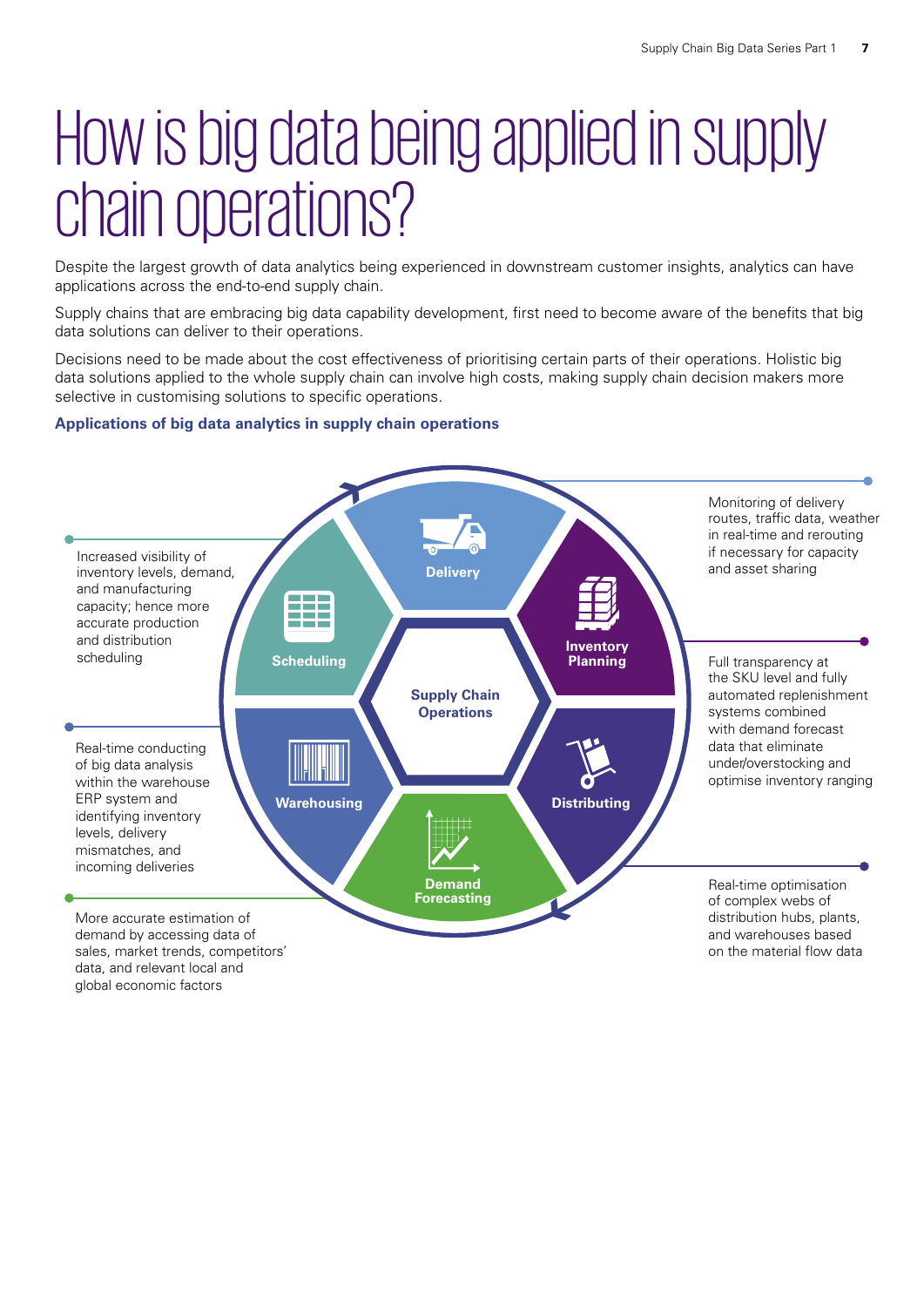### <span id="page-7-0"></span>Identifying value-creating big data sources in supply chains<sup>7</sup>

Mainstream sources of big data in supply chains according to volume and velocity versus variety are illustrated below. The three main ovals of the diagram show core transactional data, internal supply chain data and various external sources of data that supply chains are exposed to.

The outer oval (other data) has the widest horizon along the variety axis, showing the various natures of external data sources to supply chains. Moreover, the volume and velocity of change in external data is higher on average than core transactional and internal system data.

#### **Supply chain big data sources: Volume and Velocity vs. Variety**



7 Ivan Varela Rozados and Benny Tjahjono, Big Data Analytics in Supply Chain Management: Trends and Related Research, 6th International Conference on Operations and Supply Chain Management, Bali (2014).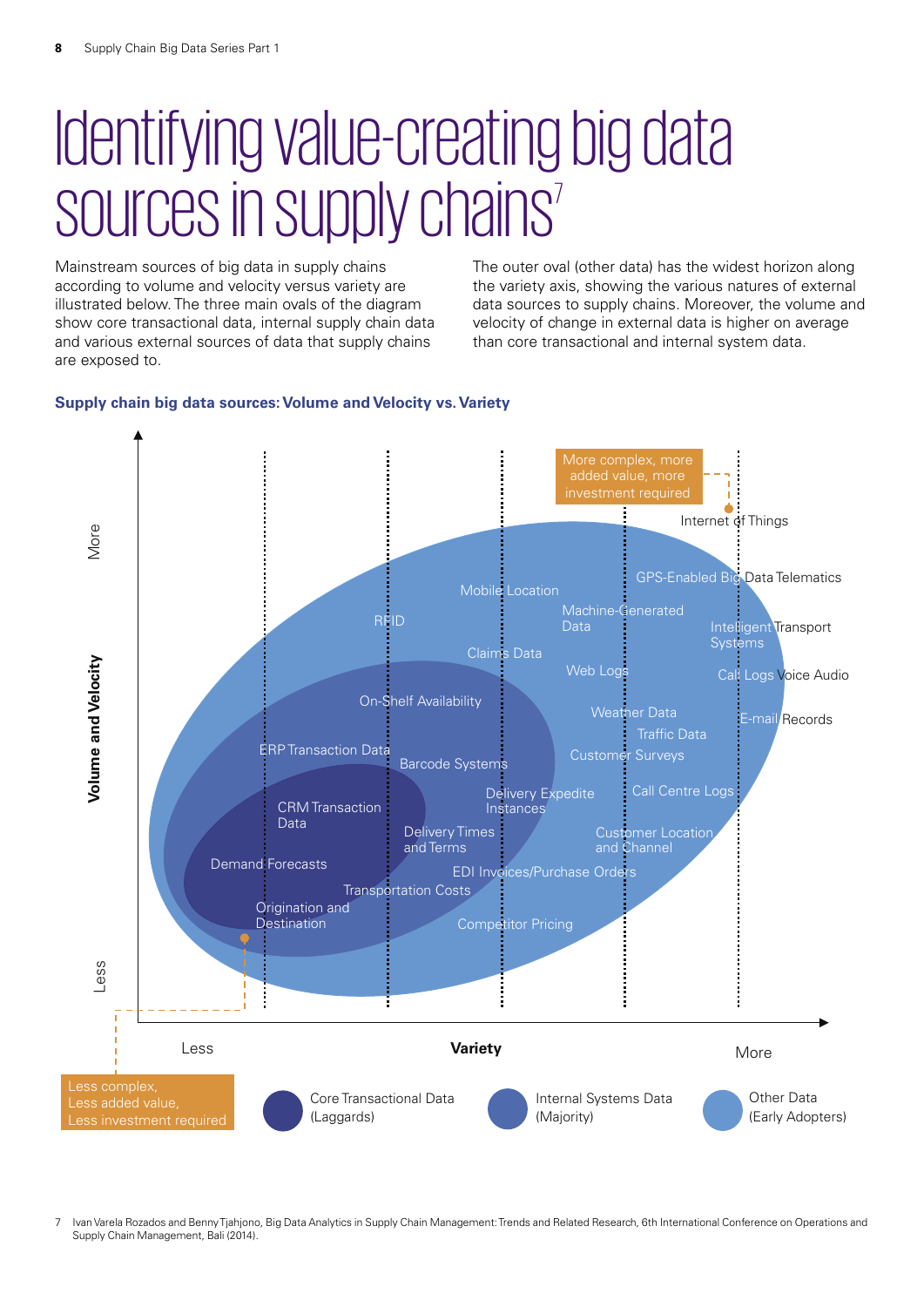The five main sources of big data in supply chains are shown below. RFID and GPS big data can help in realtime inventory positioning and warehousing. Point of sale (POS) data is one of the main enablers of demand forecasting and customer behaviour analysis. Supplier big data can help manufacturers monitor supplier performance, and manage risk and capacity.

Manufacturing big data and telemetry will help identify production bottlenecks and impending machine failures, thus eliminating disruptive machine breakdowns.

Overall the five sources of big data can help strike a better balance between supply and demand and increase supply chain efficiency and market responsiveness.



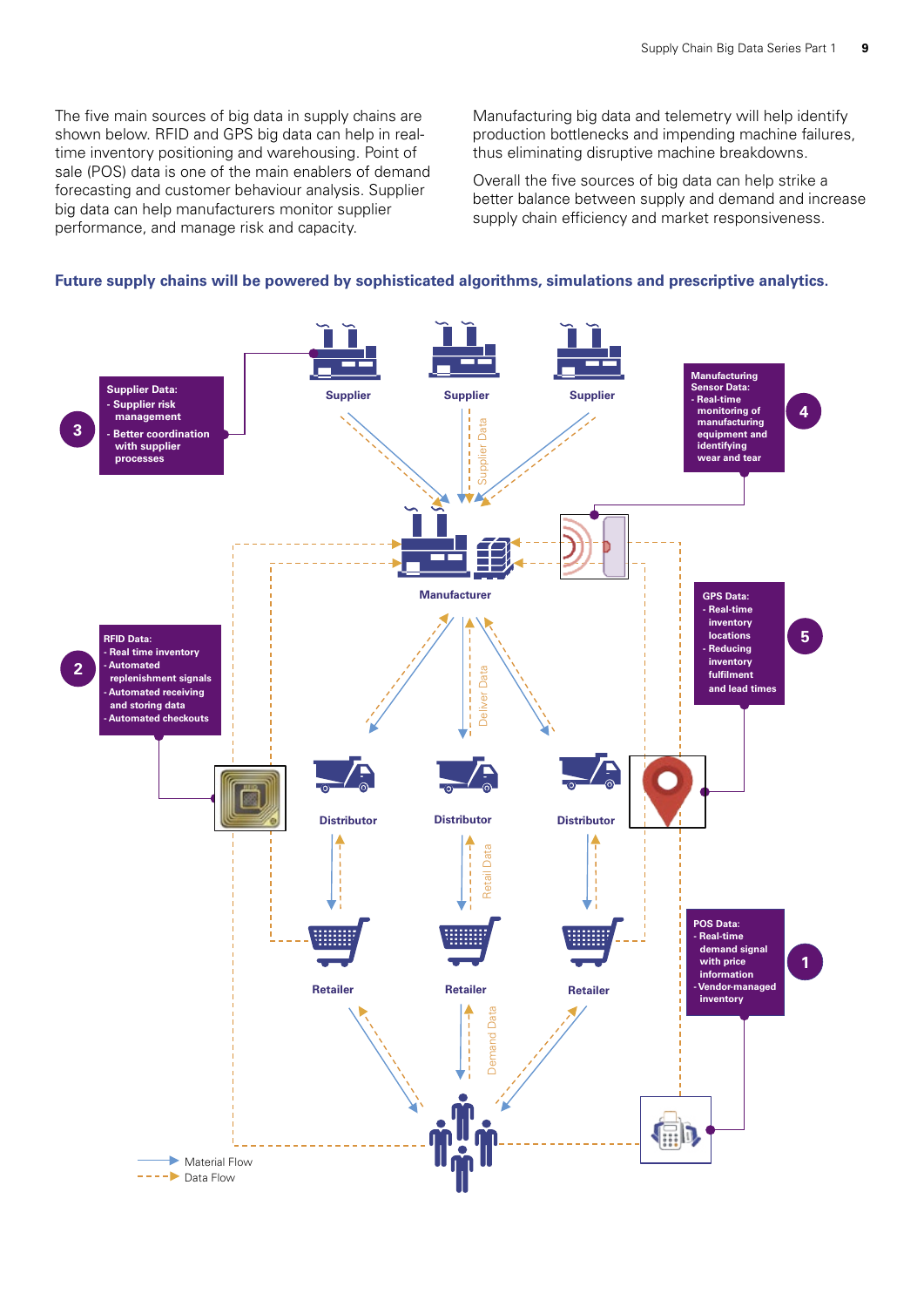The immediate opportunities for supply chain leaders to exploit the billions of gigabytes of data being produced every day are potentially game changing. The vast majority of this data is unstructured but the technology and tools are now available to analyse and drive realtime decision making like never before. Supply chains of the future will be powered by sophisticated algorithms, simulations and prescriptive analytics allowing enterprisewide decision making.

This level of big data analytics is already allowing organisations to truly understand cost to serve and economic contribution at a granular level across product, supplier, distributor, customer as well as business unit and geography.

Over the last 20 years, analytics within the supply chain has moved across five levels of analytical sophistication:

Descriptive – What happened?

Diagnostic – Why did it happen?

Predictive – What will happen?

Prescriptive – How can we optimise?

Adaptive – How do we learn?

The level of prescriptive, and in due course, adaptive analytics capabilities an organisation can develop will determine both the speed and level of operational efficiencies. The race for data-savvy supply chain professionals is already underway.

#### **Organisations are maturing their analytical capability to move from descriptive to adaptive approaches**



*Source: KPMG Operations Excellence 2017*

**"These advanced analytics capabilities are now being used to take a cross-functional view of an organisation where commercial, finance and supply chain operations are able to combine the vast data pools and make customer-centric decisions whilst balancing cost, revenue and profit drivers."**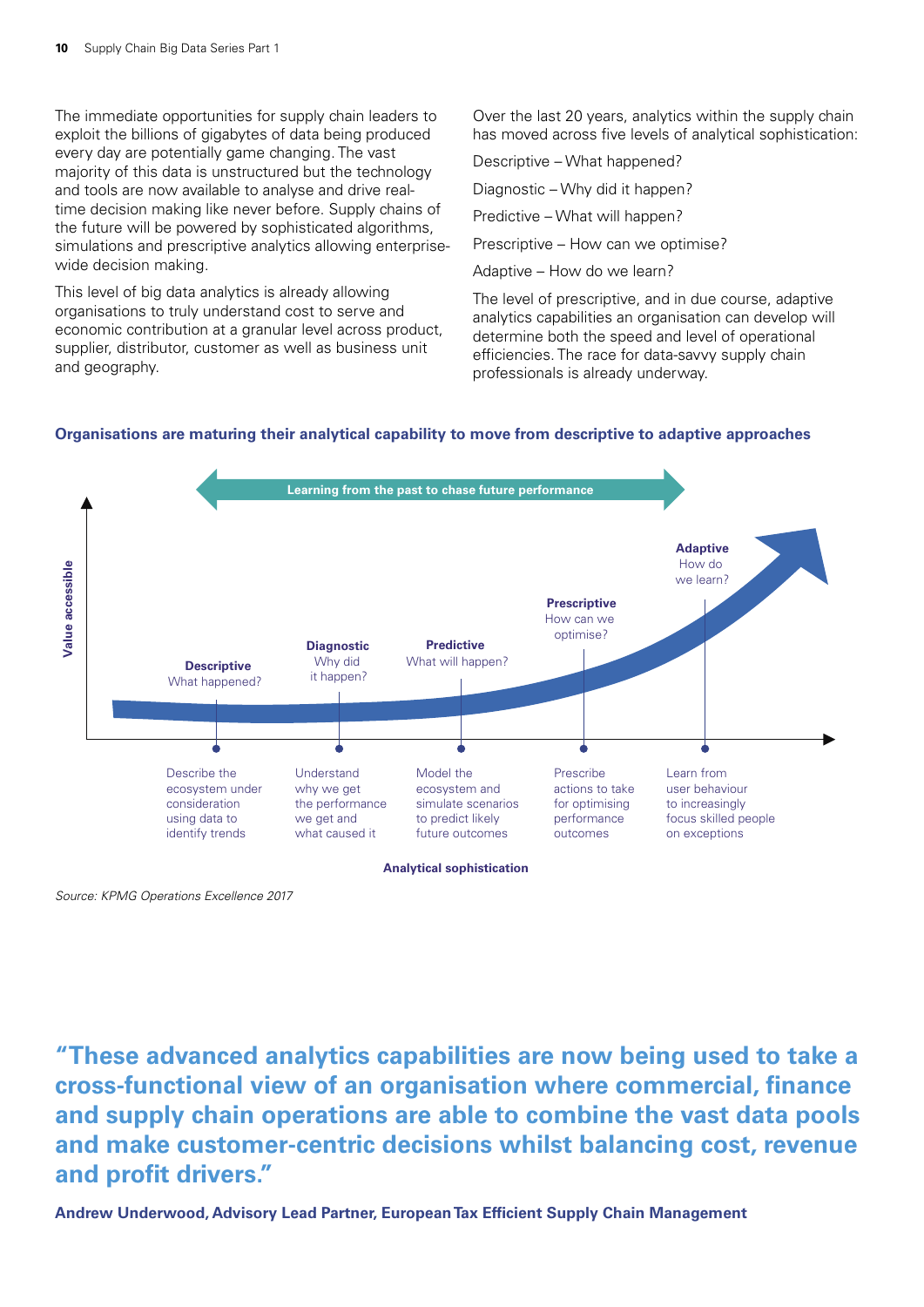## <span id="page-10-0"></span>What are the capabilities of future big data practitioners?

A survey of more than 3,000 business executives, managers, and analysts in 108 countries across 30 industries conducted by MIT showed that most of the respondents identified three core obstacles for effective application of big data solutions<sup>8</sup>:

- 1 lack of understanding of big data to improve business
- 2 lack of management bandwidth to interpret insights from big data, and
- 3 lack of big data skills in the line of business.

A KPMG International survey of 800 senior executives revealed three main concerns about the application of [big] data analytics, namely:

- 1 implementing the right solutions to accurately analyse and interpret data,
- 2 identifying the right risk indicators, and
- 3 reacting in a timely fashion to insights as they arise<sup>9</sup>.

Furthermore, the results of a D&A survey by KPMG indicated that<sup>10</sup>:

- 85 percent of organisations experience difficulties in evaluating data quality and reliability, and
- only 14 percent of organisations believe they have the required skills to conduct [big] data analysis.

Therefore, to perform big data analysis in a way that adds value to supply chain processes, supply chain practitioners need to develop data science capabilities and skill sets. In fact, competition over the significant values of big data is becoming so intense that in the future, recruiting and retaining people with the skills to analyse big data will be a priority for companies and supply chains.

However, there is still a shortage of data scientists capable of interpreting large sums of data to extract insightful information for organisations. It is reported that the US alone has a shortage of between 140,000 and 190,00011 data scientists to investigate big data sources.

In the context of supply chains, data scientists should have the necessary skills to extract value from large volumes of upstream and downstream data (i.e. realtime and anecdotal) to help key stakeholders within the organisation make better-informed decisions regarding demand forecasting, inventory planning and logistics management, to name a few.

### **Capability Application Capability Description Supply chain statistics** Awareness of methods of statistical estimation and sampling n II D **Supply chain forecasting** Understanding of qualitative and quantitative methods of forecasting **Supply chain optimisation** Capability to adopt analytical and numerical methods of optimisation **Supply chain simulation** Redesigning supply chain processes using simulation models, data visualisation, and data repositories

#### Some of the main capabilities needed for supply chain big data analysts<sup>12</sup>

- 9 KPMG International D&A Survey 2013.
- 10 Going beyond the data: Turning Data from Insights into Values, KPMG 2015.
- 11 Big data: The next frontier for innovation, competition, and productivity, McKinsey 2011.
- 12 Waller, M. A. and Fawcett, S. E. (2013), Data Science, Predictive Analytics, and Big Data: A Revolution That Will Transform Supply Chain Design and Management. Journal of Business Logistics, Vol. 34, pp. 77–84.

<sup>8</sup> Big Data: The Management Revolution, Harvard Business Review 2012.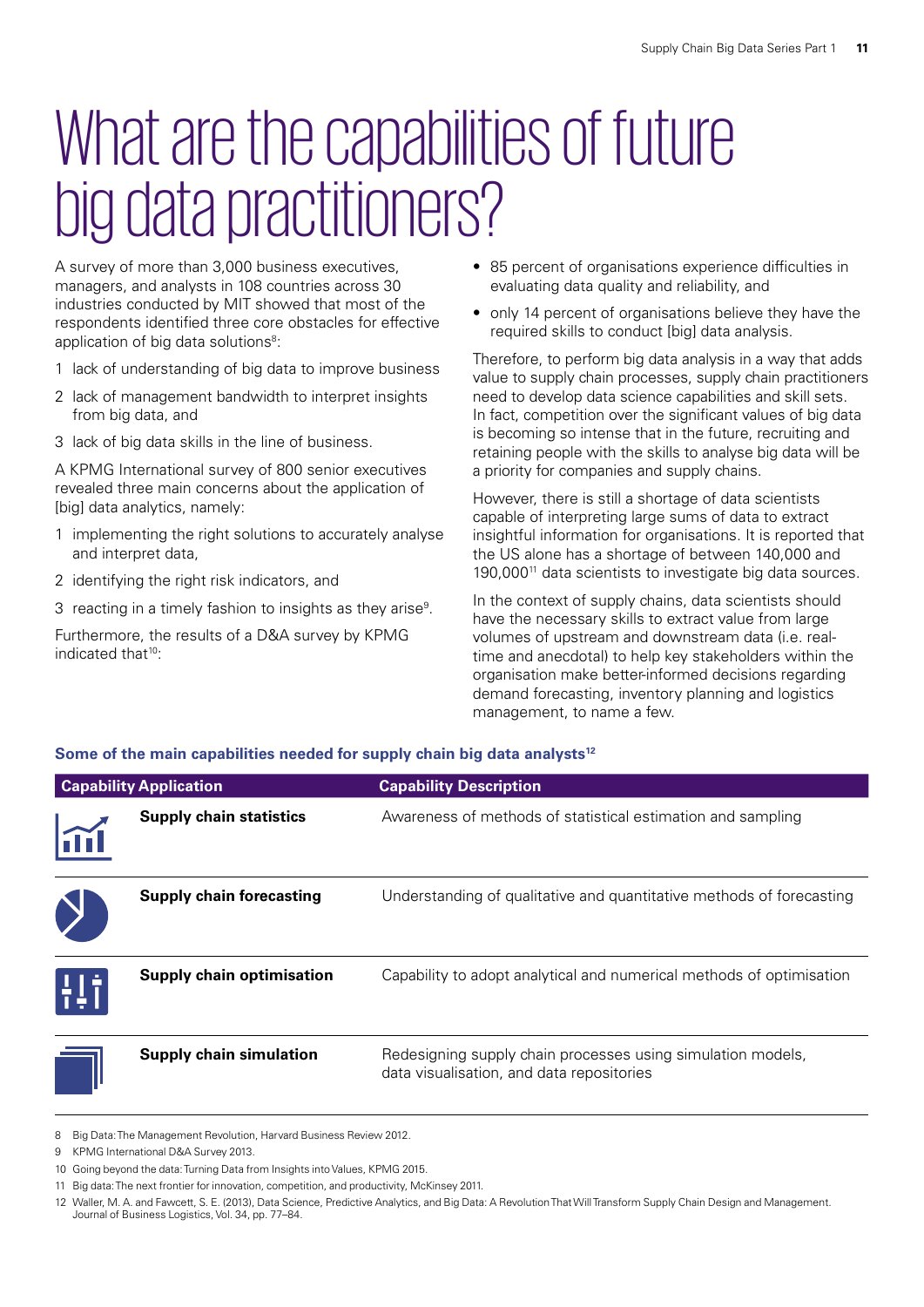# <span id="page-11-0"></span>How KPMG can help your orga enabled in supply chain management

We offer a variety of big data and analytics services to our clients. By leveraging our global KPMG teams—supply chain, D&A advisory and Solution 49X—we can

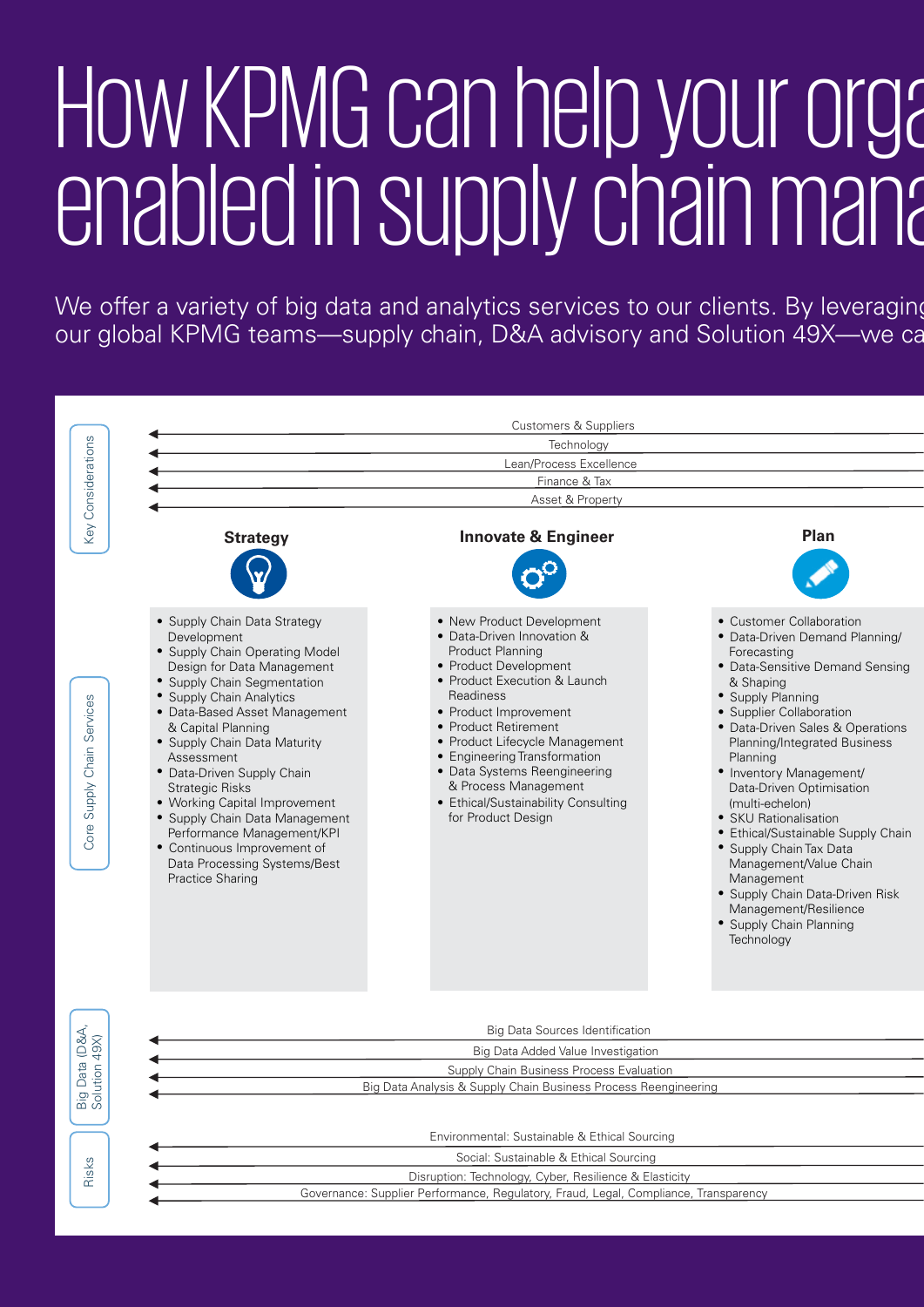## anisation become big-data agement

g the latest advancements and technologies, and the skills and experience of n assist your supply chain in becoming agile, efficient and forward thinking.



Supply Chain Business Process Evaluation Big Data Analysis and Supply Chain Business Process Reengineering

Environmental: Sustainable and Ethical Sourcing

| Social: Sustainable and Ethical Sourcing                                             |  |
|--------------------------------------------------------------------------------------|--|
| Disruption: Technology, Cyber, Resilience and Elasticity                             |  |
| Governance: Supplier Performance, Regulatory, Fraud, Legal, Compliance, Transparency |  |
|                                                                                      |  |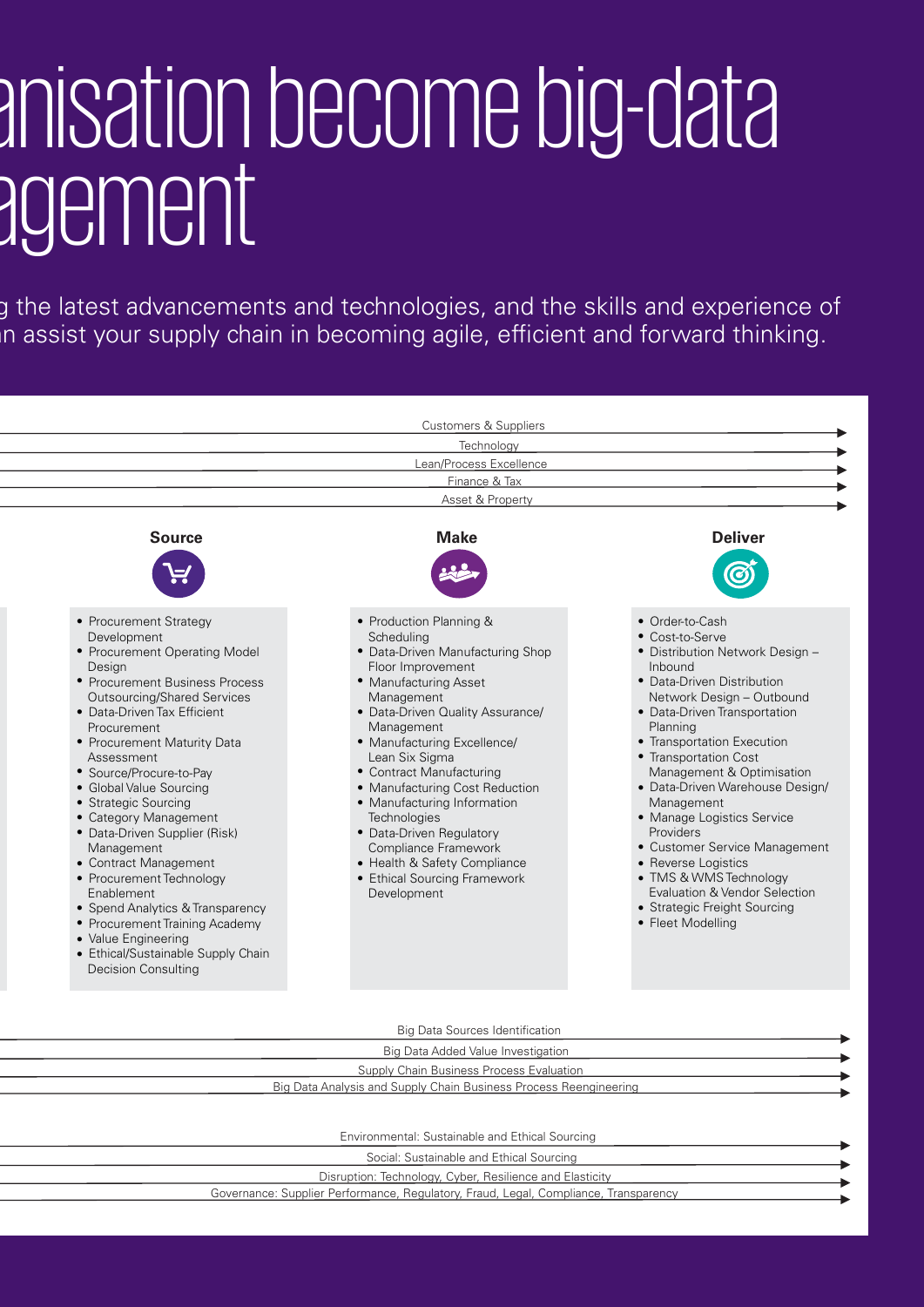"The power of big data and the opportunities it renders for improvement in supply chains have become imperative both in academic studies and in practice. Business schools around the globe including Macquarie Graduate School of Management are gradually moving towards developing relevant curricula and courses that can equip MBA and Master of Management students with the set of knowledge and skills required to handle big data within their organisations and their supply chains. It is worth noting that the quality of learning in these courses would substantially increase when there is a close collaboration between academia and practice and the mutual exchange between the two would expedite the maturity of the field of big data both theoretically and practically."

#### **Professor Norma Harrison, Acting Dean, Macquarie Graduate School of Management**

"As the complexity of supply chains only increases, the ability to analyse and derive meaningful and timely insights will become central to organisations. Organisations that fail to do so will quickly become irrelevant. For supply chain leaders of today, identifying the required capabilities of tomorrow is of vital importance to equip the supply chain organisation in readiness for this emerging mega trend."

#### **Simon Rowe, Associate Director, Advisory, KPMG Australia**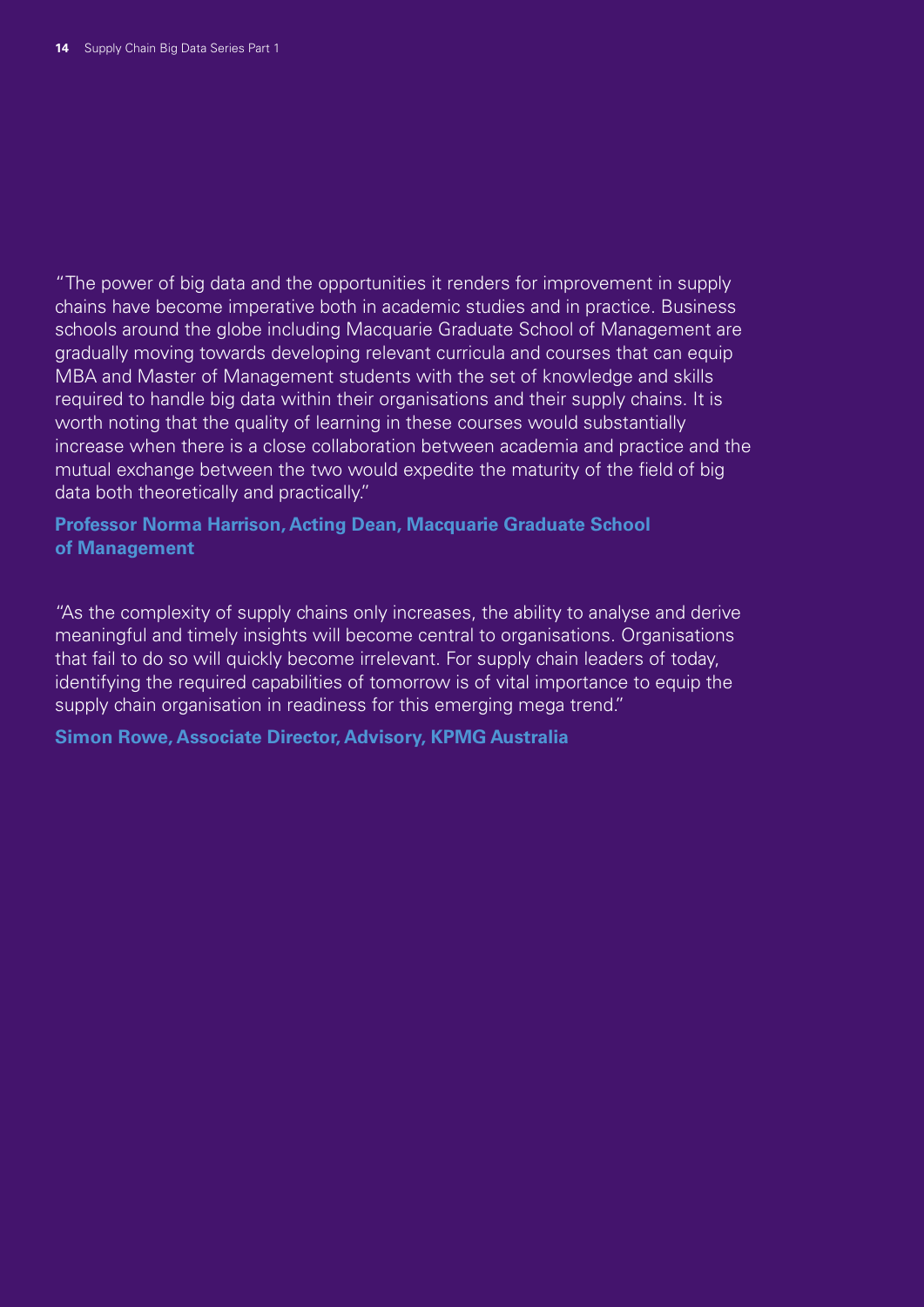## Related KPMG thought leadership publications



**Demand-driven supply chain 2.0:** A direct link to profitability, KPMG 2016 https://home.kpmg.com/xx/en/home/insights/2016/04/ demand-driven-supply-chain-2-0.html



**The future of retail supply chains**, KPMG 2016 https://home.kpmg.com/cn/en/home/insights/2016/05/ the-future-of-retail-supply-chains.html



**Going beyond the data:** Achieving actionable insights with data and analytics, KPMG 2014 https://home.kpmg.com/us/en/home/insights/2015/05/ achieving-actionable-insights-with-data-and-analysis.html



**The disruptors are the disrupted:** Disruptive technologies barometer: Technology sector, KPMG 2016

https://home.kpmg.com/sg/en/home/insights/2016/11/ disruptive-technologies-barometer-technology-sector.html



**Going beyond the data:** Turning data from insights into values, KPMG 2015 https://home.kpmg.com/xx/en/home/insights/2015/06/ going-beyond-the-data-turning.html



#### **Consensus:** Immutable agreement for the Internet of value, KPMG 2016

https://home.kpmg.com/us/en/home/insights/2016/06/ consensus-opportunities-blockchain-and-beyond.html